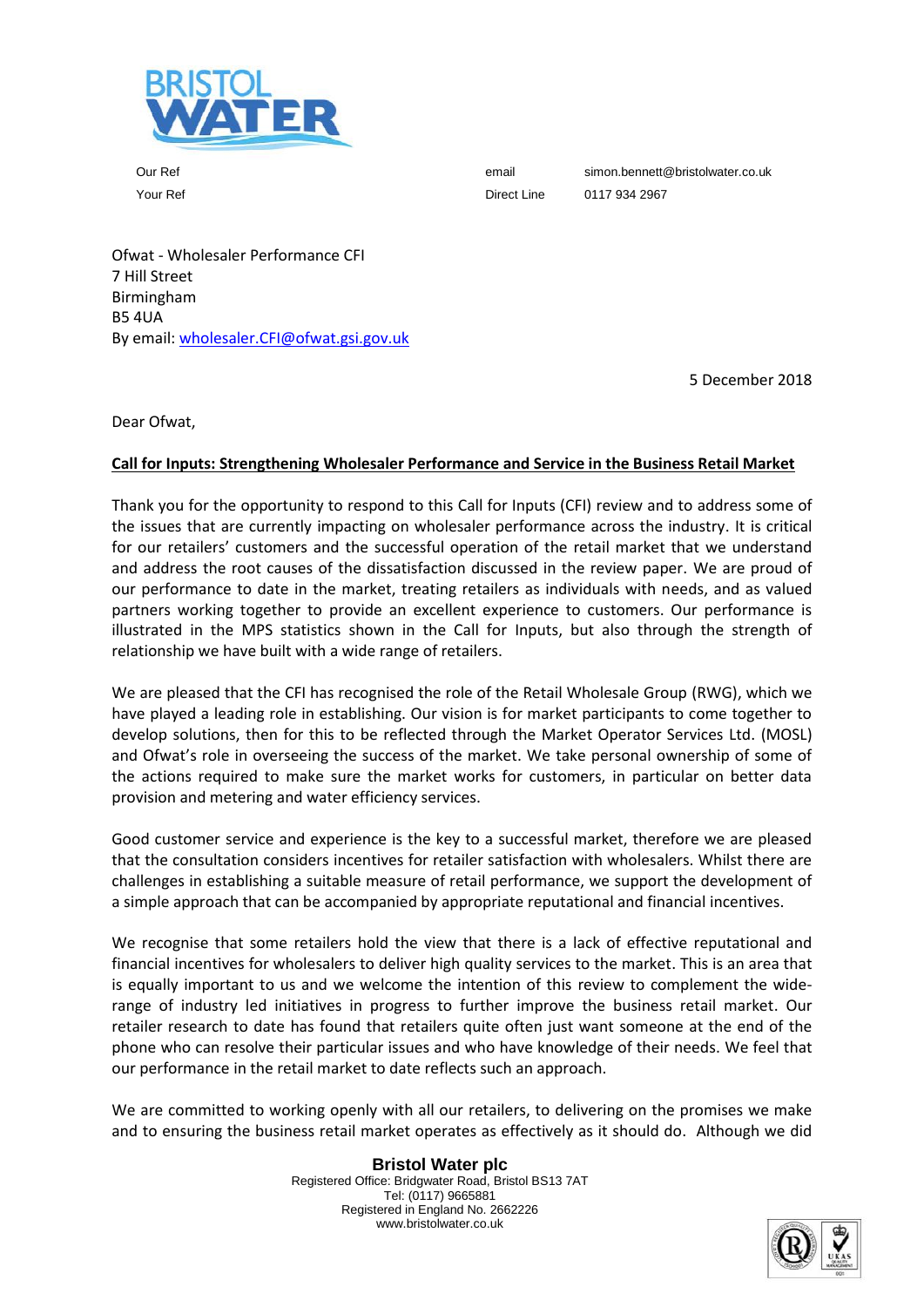not introduce a bespoke wholesaler performance incentive mechanism (sometimes referred to as 'R-MeX' in the sector) as part of our PR19 business plan submission, we are supportive of a common performance commitment in this area, as long as it is a simple measure of retailer satisfaction with wholesaler performance, rather than a hybrid measure of performance, because of the lack of clarity and transparency associated with hybrid measures. The RWG are supporting and developing this metric and we have an active role on this group and in moving this framework forward. We however do not believe C-MeX provides a suitable framework, as we believe the hybrid nature of including complaints reflects a legacy transition from the Service Incentive Mechanism (SIM), which is not appropriate for a business to business relationship between wholesalers and retailers.

We support the development of a mix of reputational and financial incentives. If consensus on a suitable measure of retailer satisfaction can be met, and at a time when sufficient entry in the market means that there this is comparative information, rather than reflecting the relationship with companies the wholesaler has exited to, then at this point we would welcome financial incentives. We expect that this is unlikely to be established in time for PR19. Therefore we would suggest in the meantime that MPS and OPS contain the potential for financial outperformance payments for good market performance, as well as underperformance penalties. If Ofwat wish to retain the potential for retailer satisfaction metrics to emerge, we would be happy for a mechanism whereby Ofwat were able to "carve out" an element of the value of D-MeX financial incentives and move this value into R-MeX during 2020-25, should criteria on a broad consensus on a measure of retailer satisfaction and the level of regional market concentration be met

Our responses to the questions included in the Call for Inputs paper can be found overleaf. In the meantime, please do not hesitate to let me know if you have any immediate questions or if we can be of further assistance.

Yours faithfully,

Simon Bennett Head of Wholesale Services Bristol Water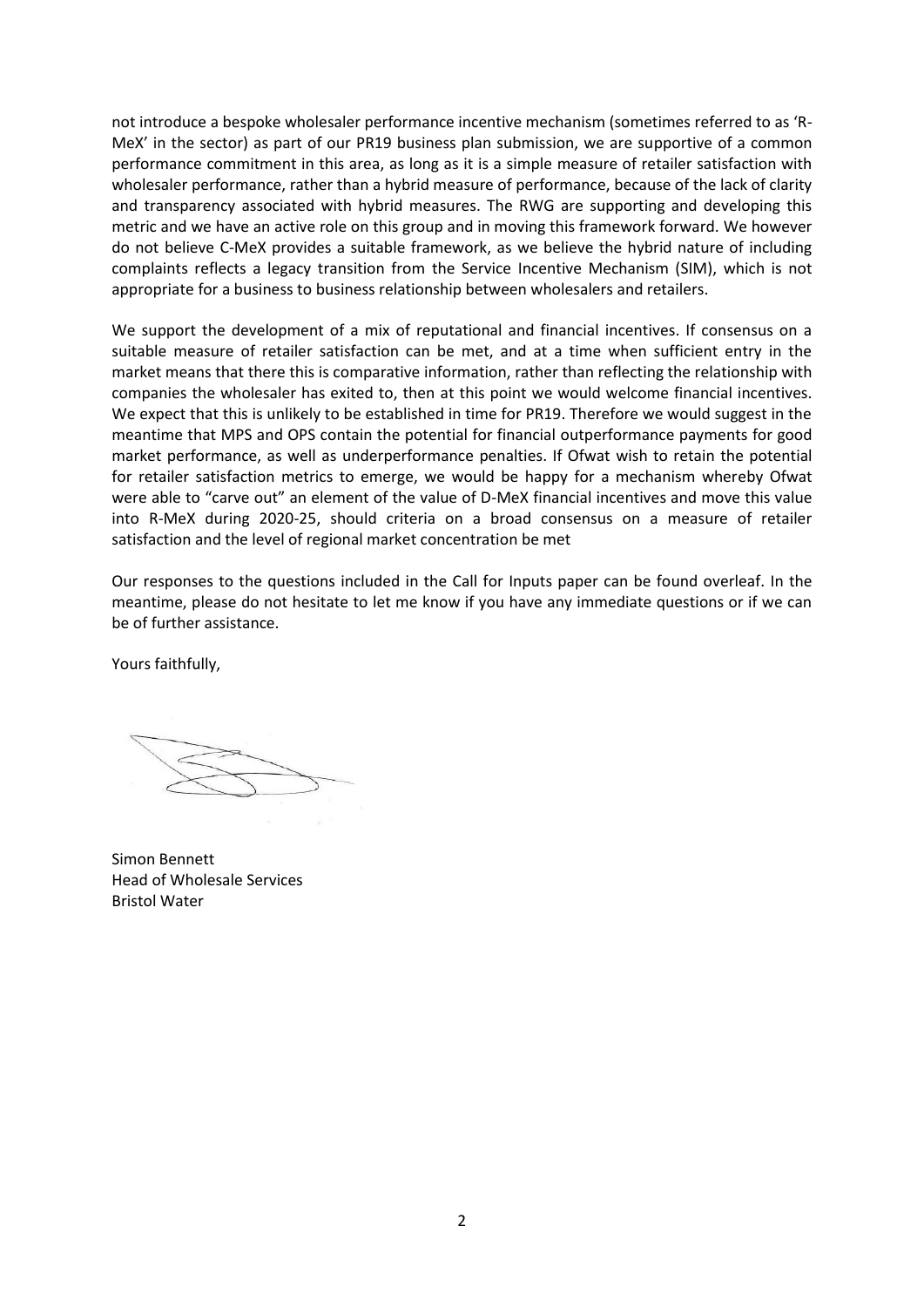#### **Section 2 - Review of our analysis and engagement**

*A. Do you have any additional evidence or views on current wholesaler performance?* 

Since 2001 all Bristol Water and Wessex Water customers have been jointly billed for their water and wastewater services. On 1 April 2017 business customers from the Bristol Water (and Wessex Water) supply area were transferred automatically to water2business, as part of the opening of the non-household retail market. Water2business was a company born out of a joint billing venture with Wessex Water; we were in a unique position of having an established and successful working relationship. Since its inception, we have been confident that our business customers will receive the same standards of service that they are used to from Bristol Water and Wessex Water. Our data quality when entering the retail market was therefore better than most due to our billing separation in 2001. This has had a positive impact on our performance.

For some wholesalers the ability to put ideas into practise may take longer due to the nature and size of their organisations, whereas we are at Bristol Water a small, agile and local company. Day to day engagement with retailers takes place through a dedicated wholesale service team with a dedicated account manager with a direct line, email and access to our retailer portal to provide a continuous feedback avenue. We also carry out regular surveys to measure our retailer's perception on the service we provide. Whilst we do very much care about the reputational issues around performance, we also care about the customer (end-user), so our decisions are customer-focused in the way our company operates, irrespective of the market relationship. These considerations both incentivise us and allow us to respond to the changing needs of our retailers and make changes quicker, hence our performance in the retail market so far. As noted in the CFI paper, we are presently for example a top performer in the Market Performance Standards (MPS) in terms of average task completion rates. MOSL data on MPS and Operational Performance Standards (OPS) performance confirms our consistently high performance since the market opening. MPS and OPS data for the first six months of 2018-19 also confirms that we are rank well and have improved our timeliness and completion rate, which indicates that over the year our performance is in the upper quartile range.

|                                                               | <b>Apr-18</b>   | $May-18$        | $Jun-18$        | <b>Jul-18</b>   | <b>Aug-18</b>   | Sept-18         |
|---------------------------------------------------------------|-----------------|-----------------|-----------------|-----------------|-----------------|-----------------|
| <b>OPS</b><br><b>Bristol</b><br>Water<br>(Pass<br>Percentage) | 91.4%           | 97.6%           | 97.6%           | 93.8%           | 99.3%           | 99.1%           |
| OPS Comparative Position in the<br>Market for that month      | 7 <sup>th</sup> | 5 <sup>th</sup> | 5 <sup>th</sup> | $q^{th}$        | 3 <sup>rd</sup> | 1 <sup>st</sup> |
| MPS Comparative position in the<br>market for the month       | 3 <sup>rd</sup> | 3 <sup>rd</sup> | 3 <sup>rd</sup> | 3 <sup>rd</sup> | 4 <sup>th</sup> | $4^{\text{th}}$ |

Our performance to date is a direct result of our continuous and tailored engagement strategy that has been developed with each of our retailers, in line with their individual needs and requirements. This has been followed in order to improve upon our own performance and the services we offer to our retailers more generally. We have sent five surveys to the retailers operating in our supply area to date; three around on-going business topics with a focus on continuous improvement (using an online survey tool) and two with retailer account managers (via email).

On the email surveys sent to account managers, one was sent after the occurrence of a major incident, which sought feedback on our response and communications before, during and after the incident and the other was sent on our PR19 draft business plan. We had found that, whilst PR19 had been an important segment of the retailers' discussions with us, specific engagement on the topic across the sector had been slow. Following the survey, the feedback we received was positive; retailers signified that they believed Bristol Water to be performing above other wholesalers. We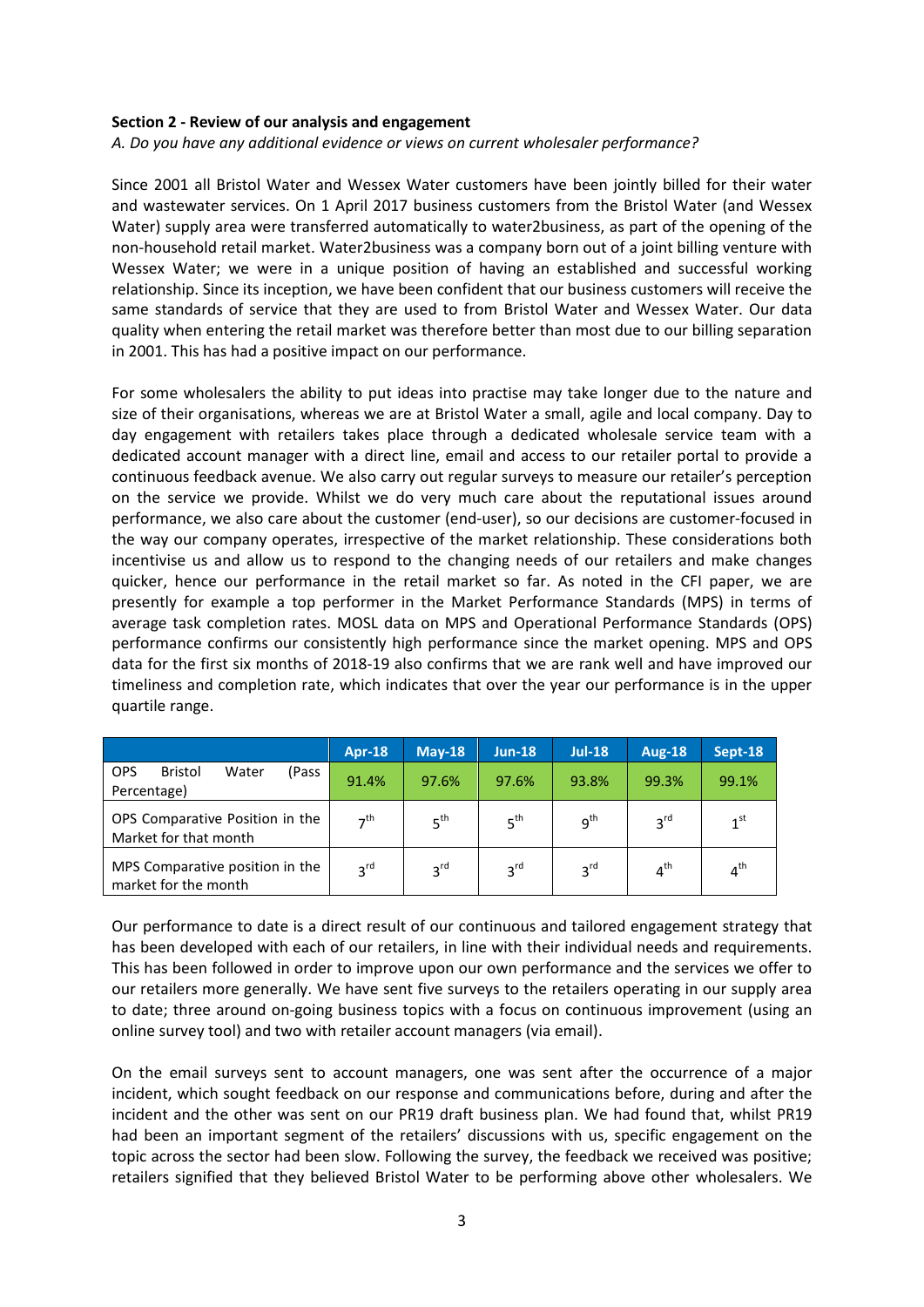continue to be happy to share our approach and engage with other wholesalers, whether through RWG or bilaterally, as this is an area of industry concern to support effective retail competition. Below are some statements which reflect the feedback we received from our retailers on our PR19 plan:



We recognise that some of our retailers work across England and Scotland and are not able to attend multilateral meetings in Bristol. With this in mind our approach has been focused on meeting the retailers at their offices as well as at national events. Quarterly engagement visits are used to gain feedback on our service and how we can improve. The visits are also used as an opportunity to provide retailers with an update on our performance, market performance and comparative information and any company news, including our plans for 2020-25. Below is a summary timeline of our engagement with our retailers since the opening of the market.



A Bi-lateral comms started

- B Start the Water Industry Accredited Entity Scheme (WIRSAE)
- C Access to Digdat mapping service given to all retailers
- D Retail Notification Service launched for retailers
- E Pin point app

Receiving feedback from our retailers via account meetings, online or email surveys and forums has ensured we are able to adapt and improve the services we offer. We are making continuous improvements to the way we interact and communicate with our retailers and this ensures we are able to provide a consistently high level of customer service. Below is a list of innovations and improvements we have already delivered to enhance the customer experience to our retailers: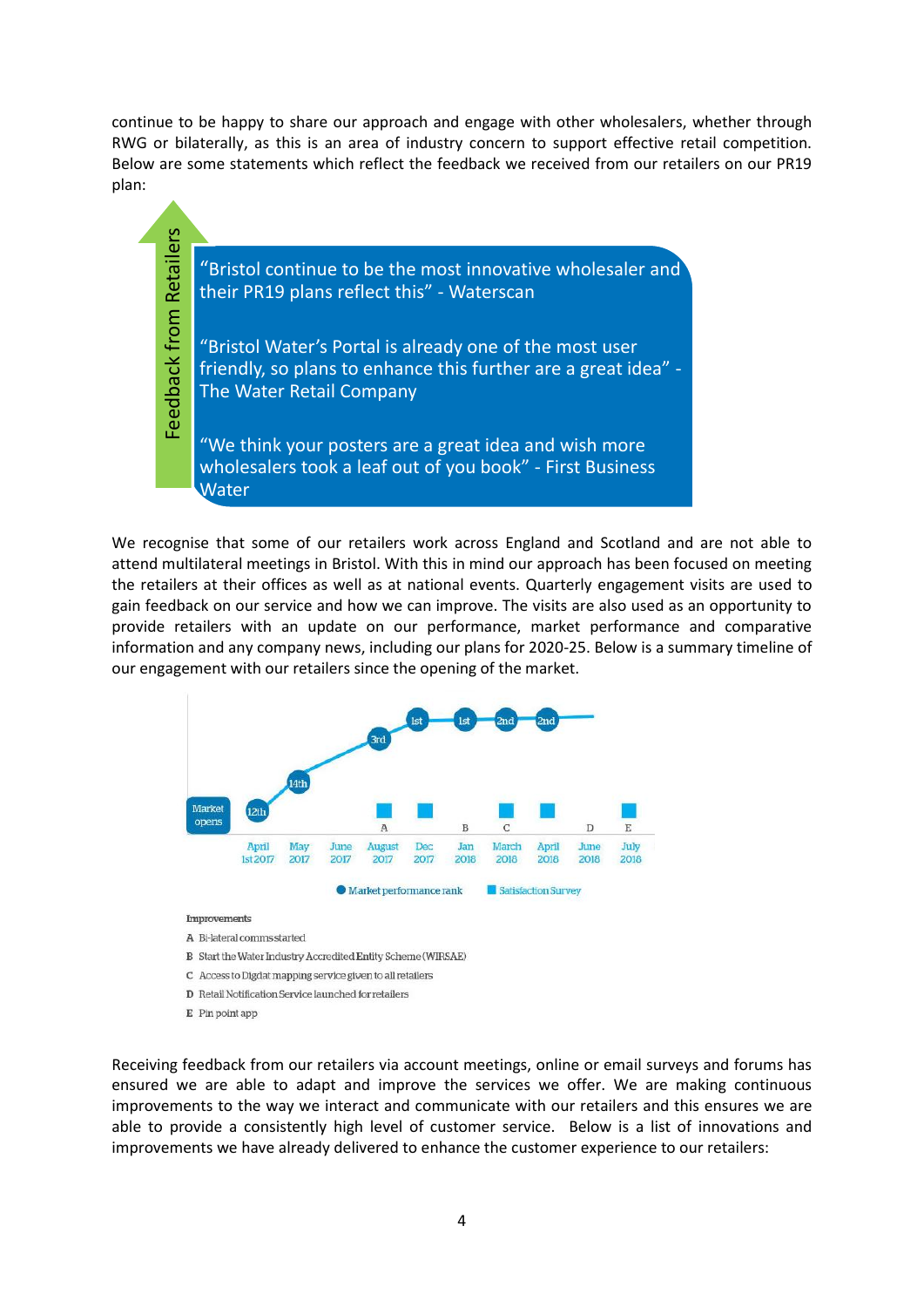A bi-lateral function, which pre-populates request forms from retailer systems in to our retailer portal, rather than having to enter it manually, saving retailers time and minimising the risk of error.

Free access to Bristol Water's GIS mapping system, via a link on our retailer portal, so that the retailer has access information on location of their customers supply pipes and meters, saving time and reducing transactions.

A targeted Retailer Notification System (RNS) went live in June 2018, which provides retailers with tailored notifications regarding their customers.

A retailer app, *Pinpoint,* provides Central Market Operating System (CMOS) data in the field and allows data updates, photos and the location of meters in real time. Discussions are on-going on developing the functionality and usability with our partner *Wheatley*. This has been recognised as a potential national solution. The app is currently being piloted with our retailers.

The WIRSAE Accredited Entity Scheme – Bristol Water has been one of the designers and driving forces behind a national accredited entity scheme to allow further competition in the market by allowing retailers a choice in who carries out such works as meter changes and disconnections instead of just the wholesaler. The scheme is independently run by *Lloyds Register.*

A branded poster campaign for retailers. This campaign helps to share our messages around water efficiency, leakage, water regulations and cold/ hot weather preparation.

In conclusion, since the opening of the retail market, we have engaged extensively with the retailers we serve. We have received positive feedback on these services and despite being a top wholesale performer in the market we are continually looking to stretch ourselves further. Whilst it is critical for our business customers and the successful operation of the retail market that we understand and address the root causes of the dissatisfaction discussed in the CFI review paper, we hope that our performance to date and examples of innovation listed above provide examples that are useful for the CFI. We believe our performance is built on good data, a personal relationship with retailers and their customers, and continued communication and innovation to improve our offering further.

Our work through the RWG has focussed on trying to encourage greater understanding between retailers and wholesalers and the sharing of good practise, which can lead to more consistent and efficient approaches. By leading the RWG, we are empowered to share our approach with other wholesalers, improve upon performance and service across the market, and which in turn provides retailers with a level of service that they have the right to expect and demand.

#### **Section 3 – Working groups and initiatives**

*A. We have referred to a range of existing and planned work which may help to improve wholesaler service and performance. Do stakeholders think these initiatives will deliver sufficient outcomes within a reasonable timeframe? When responding please explain your answer.*

In our preparations for the market opening in April 2017 we actively participated in the market design and development activities. Our commitment to the market has continued beyond April 2017. As the market matures and evolves we will continue to be an active participant in its development, contributing to market changes and improvements. We are committed to working with MOSL and other related parties to ensure the non-household market operates efficiently and effective.

We regularly discuss the challenges facing the sector and often share good practice with many of the working groups identified in the CFI review, such as the Retailer Wholesaler Group (RWG) and the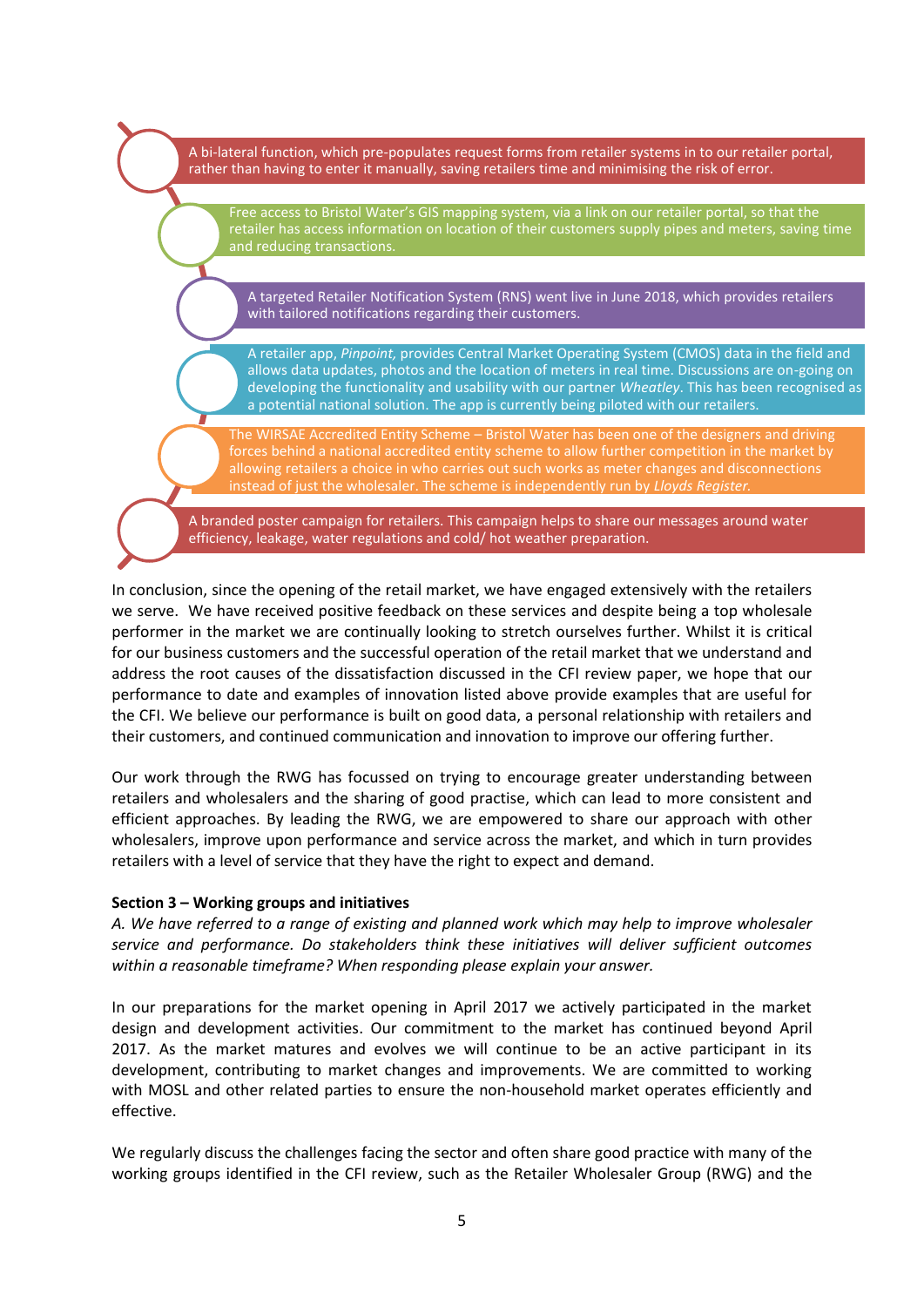Wholesale Interface Group (WIG). We are in fact leading on a number of the groups identified (we chair and lead the Digital Strategy Committee (DSC)) and we are taking a proactive approach to supporting the sector using these channels. We are supportive of the initiatives and are confident that they will deliver sufficient outcomes within a reasonable timeframe.

Whilst we recognise that improvements in the market are taking some time to materialise, this is a consequence of companies wanting to get things right first time. Indeed, our own experience so far of groups such as the RWG and the WIG is very positive and our involvement has led to our improved service to retailers and their customers.

We also sit on the Market Performance Committee (MPC), which was really designed to look at overall performance, suggest improvements and share examples of best practise. Due to other priorities in assisting the smooth development of the market since its inception, we recognise that these have not been areas of focus to date. However, the MPC like the RWG relies on individual's time and efforts, which inevitably leads to shifting priorities as the work involved will always be somewhat ad hoc in its outlook. As the retail business market is still developing, this is not surprising. We would like therefore to see MOSL do more to support these groups in a secretarial way, and to provide further financial support that reflects the need for this to be an area of focus. MOSL also needs to manage the Data Improvement Plans more effectively, to ensure the improvements are made across the market.

# *B. Have we missed out any other significant ongoing or scheduled work that could drive improvements in wholesaler performance?*

We note that the Water Industry Registration Scheme Accredited Entity (WIRSAE) was not referenced in the CFI paper. The WIRSAE, which is administered by Lloyds Register, manages the accredited entity scheme for the market and is already driving improvements. There are also a number of regional groups such as the Northern Hub and the SW Forum, which are all playing their part in ensuring the market delivers for retailers and customers.

#### **Section 4 – Key issues impacting on wholesaler service and performance**

*A. Do stakeholders agree that we have identified the key issues that need to be prioritised and addressed? Are there any other issues that should also be considered as part of our analysis?* 

On balance, we feel that the reputational incentives for us to improve upon our performance are already being captured by the regulatory framework that is in place. We believe we have a part to play in enabling retailers to widen and improve upon their service offering to customers, as the market matures and issues around data and margin are resolved. We are committed to working with our retailers to provide the necessary support as these services evolve. We consider that Ofwat should allow the current initiatives to be delivered before considering new action as a result of the CFI. There is for example a consultation on-going on OPS charging, so it is appropriate to wait for the results and findings to materialise before considering additional incentives.

We note that in the PR19 methodology it was indicated that if an incentive mechanism for improving wholesaler performance were to be introduced that this would be done by the time of the draft determinations. If this route is taken we would ask that information be provided to companies as early as possible. Up front clarity on regulatory frameworks, where appropriate, reduces regulatory burdens and improves transparency for all. The main priority would appear to be a wider measure of retailer satisfaction, as this would supplement OPS and MPS incentives. We think this is something Ofwat can usefully explore further.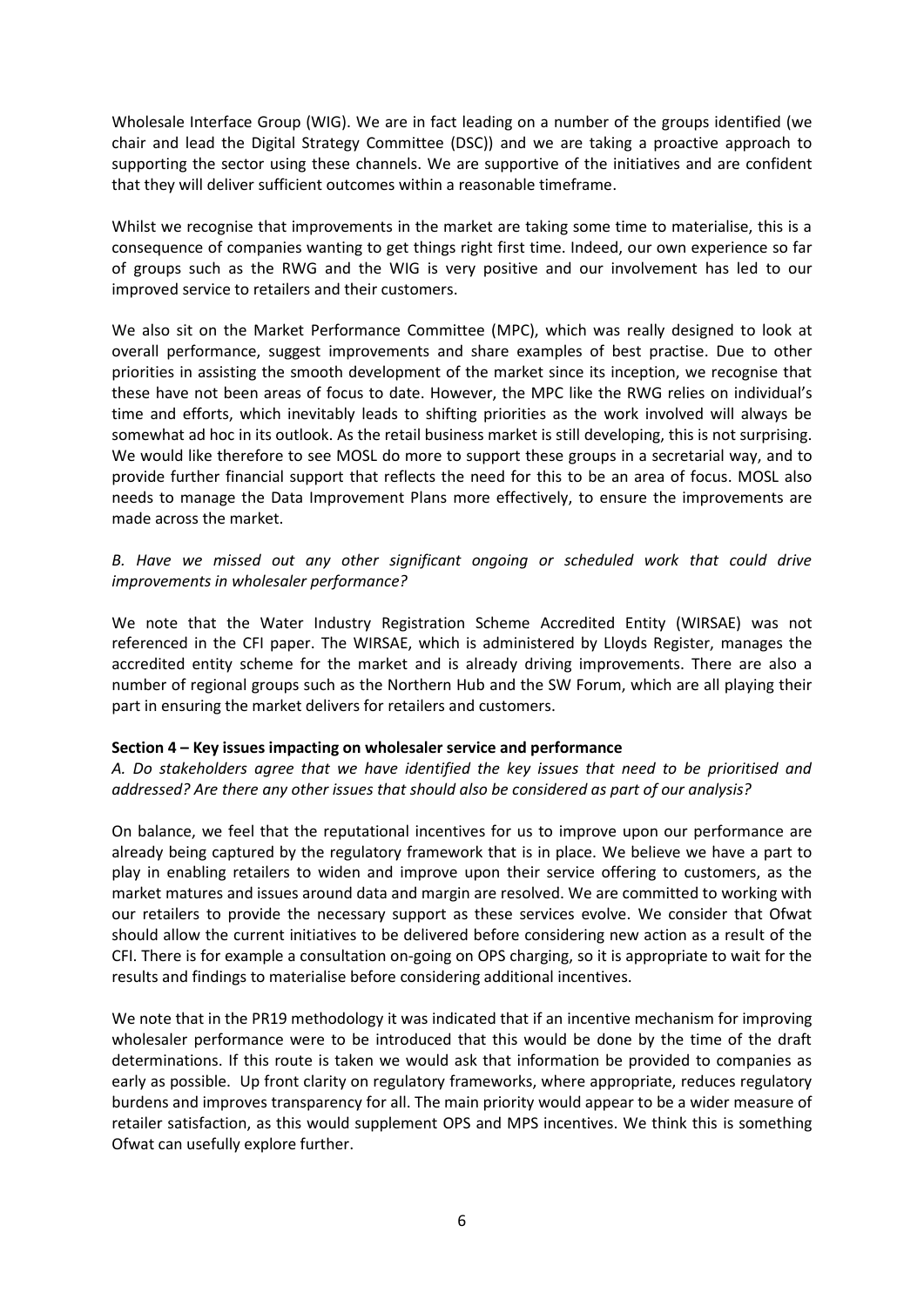Our views are elaborated on further in response to the other questions included in this section.

### **Section 4.1 – Inadequate metrics to measure wholesaler performance and service**

*A. We have suggested a number of ways that the MPF could be updated to improve the way that wholesaler performance is measured and incentivised. Which of these suggestions do stakeholders believe would be most effective and why?* 

As mentioned above, we feel that appropriate reputational incentives already exist.

It is far too early to review the SLAs in the Codes; the market data via the Ops reporting should be able to provide average SLAs to see whether they are appropriate at the moment. In our case we were used to slightly tighter SLAs with our billing company, so to meet the Codes, SLAs has not been a major problem. For data query and corrections requests this should be bi-lateral, as our experience so far has shown that retailers may not respond in a suitable and appropriate timescale. A complex framework of measuring wholesaler and retailer performance may emerge. Instead, we would recommend using OPS and MPS incentives, together with MOSL operating more qualitative assessments of individual retailer and wholesaler performance as part of their role.

The RWG is trying to help standardise policies wherever possible but the group cannot force any wholesaler or retailer to comply. We would be happy to see the introduction of an R-MeX type performance commitment, and that is why we are supporting the RWG on this piece of work. It is important that the work of RWG continues to be seen as developing "good" rather than "best" practice, to allow for innovation as the market develops. We believe that the incentive will require a period of time as a reputational incentive, in order for confidence to be shown in it. It should however be designed to become a financial incentive, once consensus over what the best measure is has been achieved. However, this will be difficult to implement whilst regional market concentration remains linked to organisations wholesalers have exited to. Should these criteria be met, we would support Ofwat including within PR19 the potential for companies to "carve out" a financial value from D-MeX and apply this value to R-MeX during 2020-25, subject to further consultation on the incentive design.

As for what Ofwat can do, we would like to see the regulator promote the good practice that is being adopted, praise good performers and ask those poor performers why and when will things improve. Primarily we feel MOSL should play the main role in this regard, with Ofwat playing a role in enforcement against poor performers and providing the Board of MOSL with opinion on its performance with regard to improving market performance. We feel Ofwat have an important role to play in this regard and we would be happy to offer case studies and further information on how the innovations outlined in response to question 2A could be adopted across the sector.

# *B. Are there other areas of performance and interaction that should be considered by the OPSWG or as part of the next MPS review?*

Any further areas of monitoring of performance or metrics for wholesalers to measure need to consider the point at which the regulatory burden of reporting would then hinder the development of the market. We feel that it is appropriate at this stage to therefore await the consultation outcomes for Ops charging and allow the MPC time to monitor the market and trading parties' performance once any new proposals are adopted. We believe it is also too early to carry out another MPS review, but if a review does take place, it should look at the feasibility of introducing outperformance payments for the top performing companies, in addition to the current system of underperformance payments. In advance of developing R-MeX, this is the most appropriate way of balancing positive as well as negative financial incentives on wholesalers.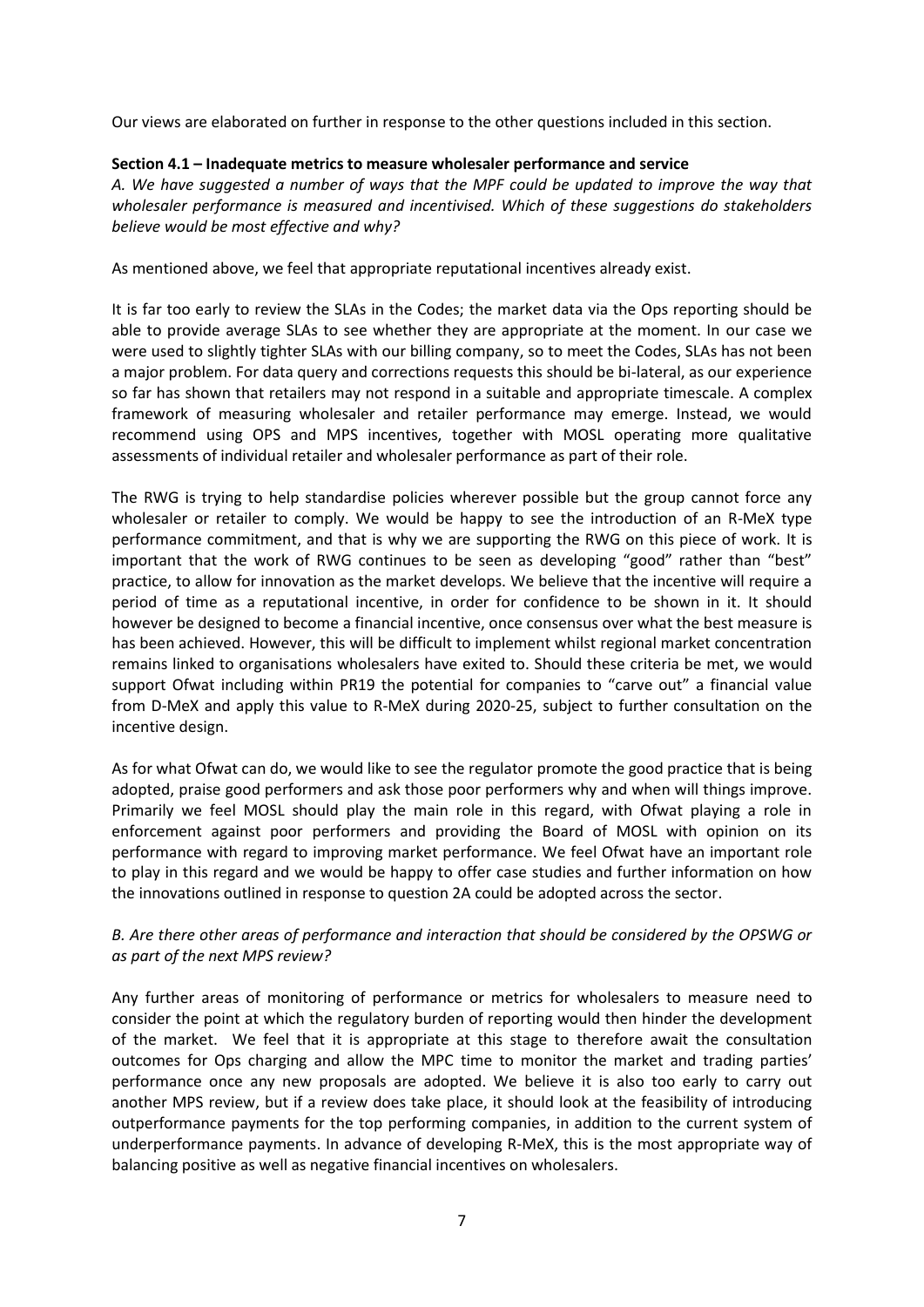## *C. Aside from updates to the MPF, are there any other ways that the codes could be changed to better measure wholesaler performance?*

Though the market codes dictate the level and quality of service expected from a wholesaler, our wholesale team continue to innovate and invest in our services and give a tailored and excellent service that goes beyond what the market has officially dictated. Wherever possible we should be looking to simplify the market codes; the codes should be reviewed in totality as the market has moved on and they were not written with the customer (end-user) in mind. Other than the introduction of an R-MeX performance commitment, the codes could therefore be amended to measure the end-user experience, which should cover both wholesalers and retailers.

#### **Section 4.2 – Weak reputational incentives**

*A. Do you believe that sufficient progress is being made in reviewing and updating the MPF? If not, what more do you think should be done in the in the short and long term?* 

Yes, sufficient progress is being made. Retailers are represented on all these groups; the only negative feedback we have seen is from the Water Retail Council, who express different views to those expressed by retailers on the RWG or the MPC.

*B. We invite views from stakeholders on how Ofwat, MOSL or any other parties could use performance data to strengthen reputational incentives for wholesalers to improve performance.* 

As noted above, Ofwat should promote the good practice that is being adopted, praise good performers and ask those poor performers why and when will things improve. Ofwat should do this through MOSL, to boost the role of the portfolio managers. We also recommend that MOSL provide secretarial support for industry groups such as the RWG. We believe that the relationship with our portfolio manager has contributed significantly to our performance, and boosting the resources of this at MOSL with accountability to Ofwat through the MOSL Board (as well as Ofwat challenging poor performers who do not improve) being the best way of strengthening performance, as well as being a reputational incentive. MOSL should also look at the use of Rectification plans, share good and best practice and work closely with their portfolio trading parties.

In addition, to further enhance the power of reputational incentives, it is necessary for performance information to be made available to customers through accessible channels. If R-MeX was introduced as a common performance commitment by Ofwat, this could then include the requirement for reporting by companies in their Annual Performance Reports. As noted above, we will need to consider at what point regional market concentration means that it will be appropriate to introduce financial incentives for R-MeX, and what approach to measuring retailer satisfaction with wholesalers will be appropriate. We are continuing to lead and support the RWG in this area.

In the meantime, including a standard approach to reporting and commentating on market performance in the Annual Performance Report will aid transparency and in turn, help customers. Such reports will build on and compliment the reported figures companies provide as part of the industry dashboard 'Discover Water'. Although this dashboard is at present good for comparable measures, it does not currently include retailer and wholesaler performance data in the retail market. Information on the MOSL website could be translated and presented on the Discover Water website, with the assistance of Water UK. There are two options that could be explored, either: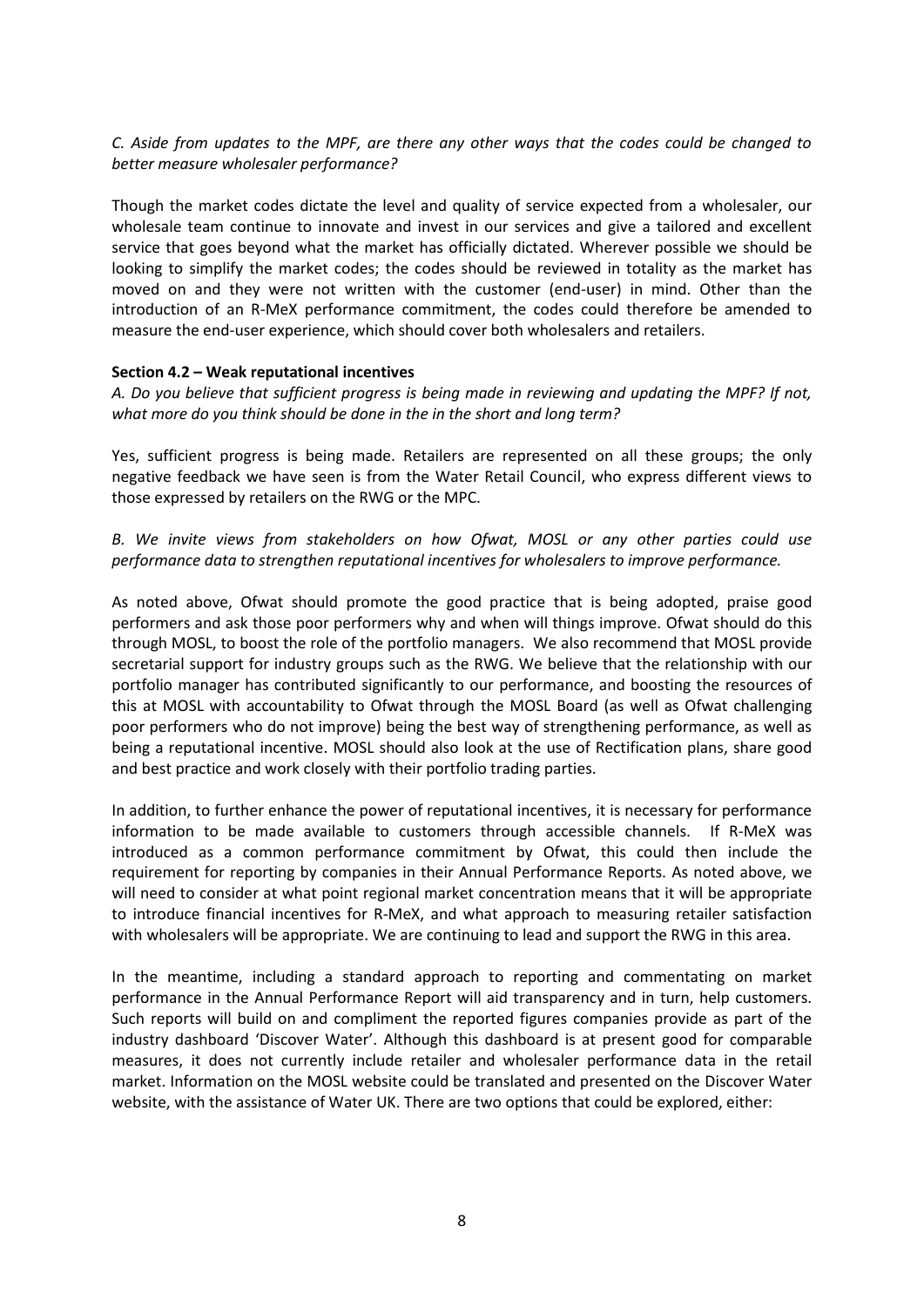

•To add wholesaler performance in the business retail

•To introduce a website dashboard similar in design to MOSL Discover Water, to assist in presenting wholesaler performance in the business retail market .

Although the information published on MOSL is useful, it is not yet presented in a customer-friendly format. Both options would reduce the complexity of information that is presented on the MOSL website currently.

We already have a standard spreadsheet format for the publication of wholesale charges. Ofwat or MOSL may want to consider whether this can be turned into a published database of wholesale charges. Once this step has been completed, it would then be easier to consider whether retailers should, voluntarily or as a market requirement, publish typical prices for a defined set of example customers, by region.

#### **Section 4.3 – Weak financial incentives**

*A. How can the process for redistributing surplus charges be improved to incentivise good wholesaler performance?* 

Surplus charges could be shared amongst the top five wholesalers, perhaps with a limitation of only rewarding those whose average MPS/OPS scores exceed a minimum threshold, say 95%.

*B. Can the charging structure, as set out under the MPF, be improved? For example, are the charges for underperformance appropriate and is the cap set correctly? What can be done to incentivise the ongoing completion of tasks that remain outstanding beyond the final time parameter?* 

We feel that it is appropriate to wait for the consultation results for OPS charging first, before reviewing the charging further. We would however like to see no cap on OPS incentives and to continue the cap on MPS charges, as this cap protects the retailers more than wholesalers.

It is too early to see if the charges are correct but increasing the charges around the on-going completion of tasks would be an option.

# *C. We have outlined what a PR19 wholesaler performance incentive mechanism could look like: I. Do stakeholders agree with the metrics that we have identified to include in a potential scheme?*

Any new measure of wholesaler performance should only be introduced in order to incentivise improvements in services that our retailers prioritise. As the RWG are already working on this subject, we would suggest Ofwat work closely with them in this area. The RWG covers all trading parties (for those who choose to be involved) and it was their decision to choose what has colloquially become known in the sector as R-MeX as a project.

We would however like to note that we recently undertook extensive consultation as part of the development of our PR19 business plan. We undertook a wide range of methodologies to engage all our customers as part of an on-going process and to ensure a two-way dialogue was followed throughout. This included tailored engagement methods for our retailers to ensure that their voices were heard. Despite all the methods deployed, we did not encounter any appetite for a specific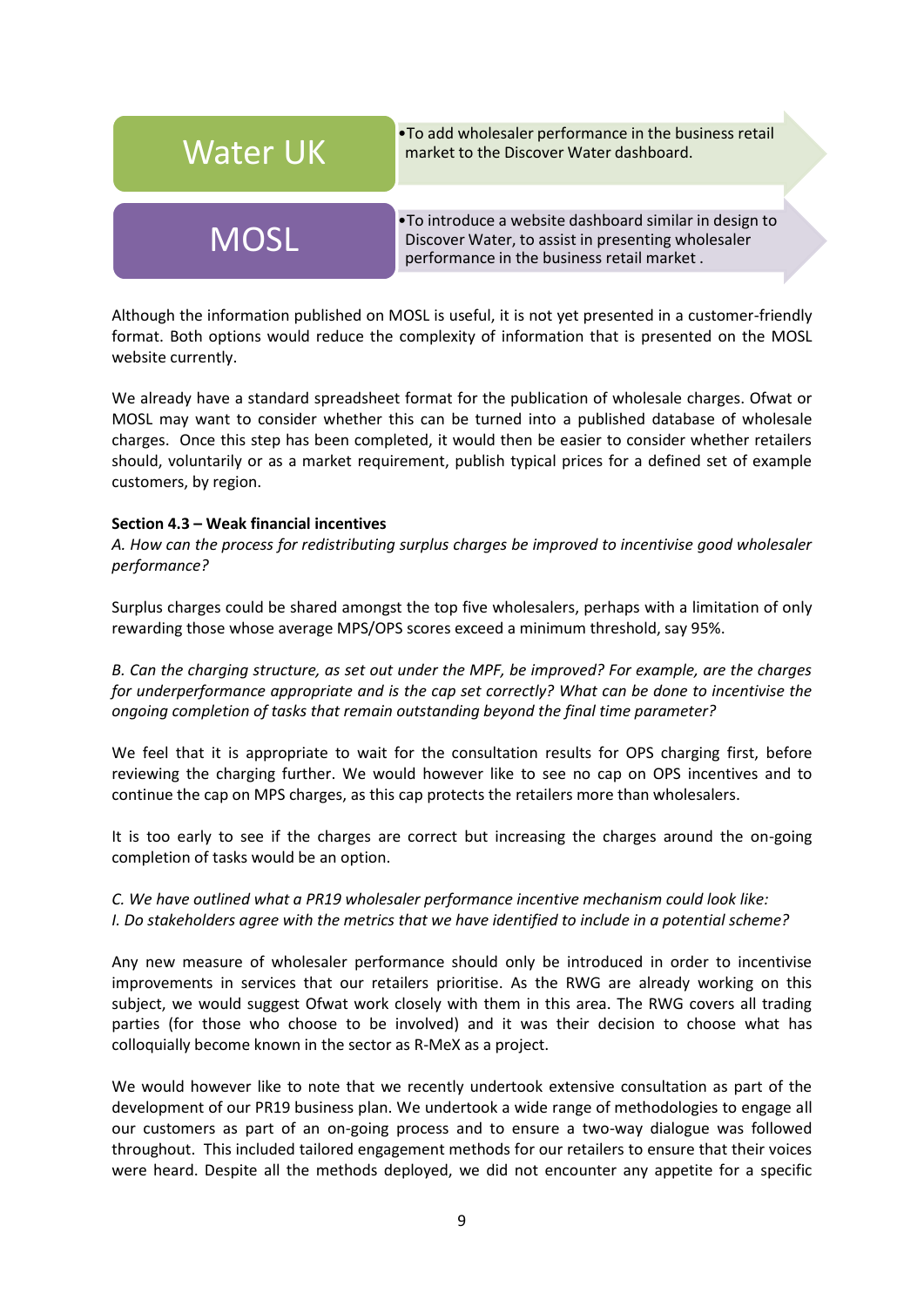performance commitment on a PR19 wholesaler performance financial incentive mechanism. As set out above, there are two reasons for this:

- a) Regional market concentration of retailers exited to; and
- b) A lack of consensus on a definition for R-MeX.

Rather than postponing to PR24, we recommend Ofwat consider a clause to allow "carve-out" from D-MeX incentive levels following consultation on incentives, that would include developers and retailers. This could be triggered if reputational incentives are not deemed sufficient and if the two criteria above are resolved.

## *II. If an incentive mechanism were introduced, are there any other data sets that could be considered as part of our assessment of wholesaler performance?*

The performance commitments we proposed as part of our PR19 business plan were backed up by a comprehensive package of customer engagement activities. Although we could have proposed a wholesaler performance incentive mechanism at the time of the submission of our plan, we did not receive any clear indication from our customers that this was a priority for them. Any approach would need to be comparative, rather than from an individual company baseline, which drove our decision not to include any retailer satisfaction measure at this stage. Our preference would be a simple measure of retailer satisfaction, to go with other incentives such as OPS and MPS.

## *III. We have suggested that, should a scheme be introduced, performance payments and penalties would only be applicable to the best and poorest performers respectively? Do stakeholders agree?*

We recognise that companies' performance commitments can be an important tool to deliver higher service levels to customers. This should be both through financial and reputational ODIs and it is important that the regulatory framework provides the right incentives to companies to stretch their performance. An R-MeX performance commitment may initially only be based on a reputational performance metric, for the following reasons:

Reasons to adopt a reputational Reasons to adopt a reputational performance metric performance metric

1. The business retail market has not yet matured - a financial ODI could incentivise performance that hinders the development of the market.

2. There is a lack of historical or reliable.

3. There is no evidence of customer support for a financial ODI for wholesale performance in the business retail market data. Regional market concentration means the incentives may not support market development.

4. There is recognition that C-MeX and D-MeX needed pilot data and shadow reporting ahead of 'live' reporting to determine ODI performance. This would not be possible ahead of the introduction of an R-MeX or wholesaler performance incentive mechanism in time for PR19 performance reporting.

By introducing an R-MeX performance commitment initially on a reputational performance metric, these reasons should be overcome over time.